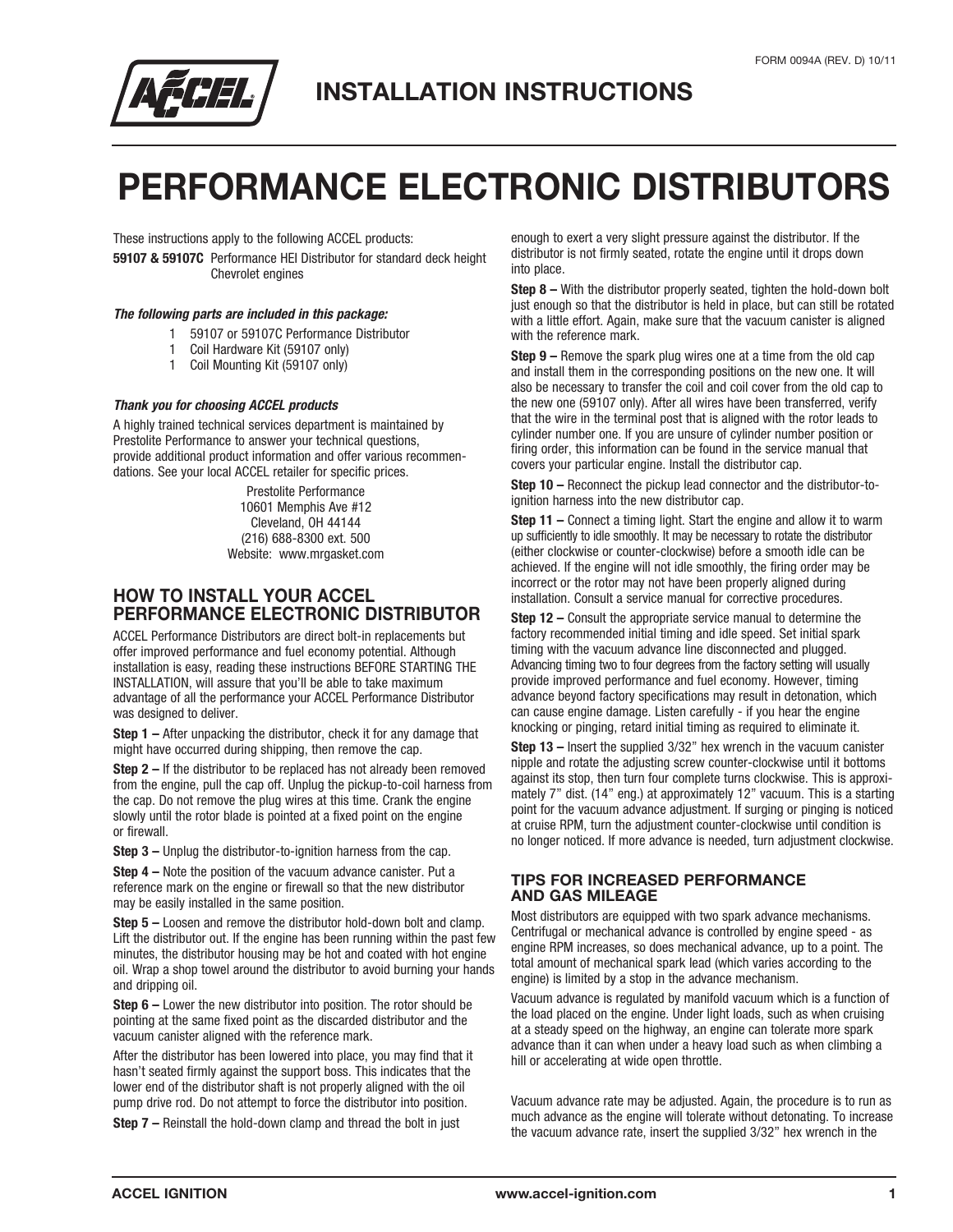canister nipple and rotate it clockwise. Road test the car by accelerating at different rates, using part throttle in high gear. (High gear is suggested because lacking the torque multiplication of the lower gears, engine load is highest.)

If the engine does not ping or surge, insert the hex wrench in the canister nipple and rotate the adjusting screw in the clockwise direction. Road test the car again. If detonation is still not evident, repeat the adjustment/ road test procedure until it is. Then slow down the vacuum advance rate

by rotating the adjusting screw counter-clockwise, one turn at a time, until evidence of surge disappears.

Your ACCEL Performance Distributor is now calibrated to provide the optimum combination of performance and fuel economy.

Insist on quality ACCEL parts for all your starting, charging and ignition system needs.

Estas instrucciones son para los siguientes productos ACCEL

# **INSTRUCCIONES DE INSTALACIÓN DISTRIBUIDORES ELECTRONICOS DEL ALTO RENDIMIENTO**

**59107 y 59107C** Distribuidores del alto rendimiento para sistemas de encendido de alto potencia (HEI) de motores Chevrolet con soporte de altura estandar

### *En este paquete se incluyen las siguientes piezas:*

- 1 59107/59107C Distribuidor de alto rendimiento
- 1 Juego de herramientas para la bobina (sólo 59107)
- 1 Juego de montaje de la bobina (sólo 59107)

### *Gracias por escoger productos ACCEL*

Prestolite Performance mantiene un departamento de servicio técnico altamente capacitado para responder preguntas técnicas, dar información adicional sobre los productos y ofrecer varias recomendaciones. Visite a su distribuidor local de ACCEL para obtener los precios específicos.

> Prestolite Performance 10601 Memphis Ave #12 Cleveland, OH 44144 (216) 688-8300 Ext. 500 Puede visitarnos en la web: www.mrgasket.com

## **CÓMO INSTALAR SU DISTRIBUIDOR ELECTRÓNICO ACCEL DE ALTO RENDIMIENTO**

Los distribuidores ACCEL de alto rendimiento son reemplazos directos con los pernos incorporados que ofrecen un mejor rendimiento y el potencial de ahorro de combustible. No obstan- que la instalación es fácil, el leer estas instrucciones ANTES DE COMENZAR LA INSTALACION, le permitirá aprovechar al máximo el alto rendimiento que el distribuidor ACCEL es capaz de darle.

**Paso 1 –** Después de desempacar el distribuidor, verifique que no haya ocurrido ningún daño durante el transporte; luego saque la tapa.

**Paso 2 –** Si todavía no ha sacado del motor el distribuidor que va a cambiar, saque la tapa y desconecte de la tapa las bridas que van de la toma a la bobina. No saque en este memento los cables de conexión. Arranque el motor despacio hasta que la hoja del rotor señale un punto fijo del motor o de la pared de separación.

**Paso 3 –** Desconecte de la tapa la brida que va del distribuidor al encendido.

**Paso 4 –** Tome nota de la posición del dispositivo de adelanto por vacío. Haga una marca en el motor o en la pared de separacion para poder instalar el nuevo distribuidor fácilmente en la misma posición.

**Paso 5 –** Afloje y saque el perno y la abrazadera que sujetan hacia abajo el distribuidor. Levante y saque el distribuidor. Si el motor ha estado encendido hace pocos minutes, el alojamiento del.

Distribuidor puede estar caliente y cubierto con aceite caliente del motor. Cubra el distribuidor con una tela para evitar quemarse las manes y que gotee el aceite.

**Paso 6 –** Descienda el nuevo distribuidor a su sitio. El rotor deber6 estar apuntando al mismo punto fijo del distribuidor que se ha sacado y ei dispositivo para el vacío debe estar alineado con la marca de referencia. Después que se haya bajado el distribuidor a su sitio, puede ser que no se haya asentando firmemente contra la protuberancia de soporte. Esto indica que el extreme inferior del eje del distribuidor no está bien alineado con el vástago del impulsor de la bomba de aceite. No trate de forzar la posición del distribuidor.

**Paso 7 –** Vuelva a colocar la abrazadera y atornille los pernos que sujetan hacia abajo sólo lo suficiente para ejercer una presión ligera sobre el distribuidor. Si el distribuidor no está firmemente asentado, gire el motor hasta que la unidad caiga en su sitio.

**Paso 8 –** Con el distribuidor asentado adecuadamente, ajuste el perno de sujeción hacia abajo lo suficiente para que el distribuidor permanezca en su lugar, pero que todavía se pueda girar con un poco de esfuerzo. Compruebe otra vez que el dispositivo para el vacío esté alineado con la marca de referencia.

**Paso 9–** Retire los cables de las bujías uno por uno de la antigua tapa e instálelos en las posiciones correspondientes de la nueva tapa. También será necesario transferir la bobina y su cubierta de la antigua tapa a la nueva (sólo en 59107). Después que todos los cables se hayan transferido, verifique que el cable en el poste terminal que está alineado con el rotor vaya al cilindro número uno. Si no está seguro del número de posición del cilindro o del orden de

Encendido, puede encontrar esta información en el manual de servicio que se refiere específicamente a su motor. Instale la tapa del distribuidor.

**Paso 10 –** Vuelva a colocar en la tapa del nuevo distribuidor el conector que va a la toma, y la brida que va del distribuidor al encendido.

**Paso 11 –** Conecte una luz de sincronización. Arranque el motor y espere que alcance la temperatura suficiente para funcionar suavemente en neutro. Puede ser necesario girar el distribuidor (ya sea en el sentido de las agujas del reloj o en sentido contrario) antes de lograr que el motor funcione suavemente. Si el motor no lo hace, puede ser que el orden de encendido no esté correcto o que el rotor no se haya alineado bien durante la instalación, Consulte los procedimientos para corregir en un manual de servicio.

**Paso 12 –** Consulte los manuales de servicio que correspondan para determinar la sincronización inicial que recomienda el fabricante y la velocidad en neutro. Establezca la sincronización inicial de las bujías con la Iínea de adelanto por vacío desconectada y enchufada. Adelante la sincronización de dos a cuatro grades en relación con la original de